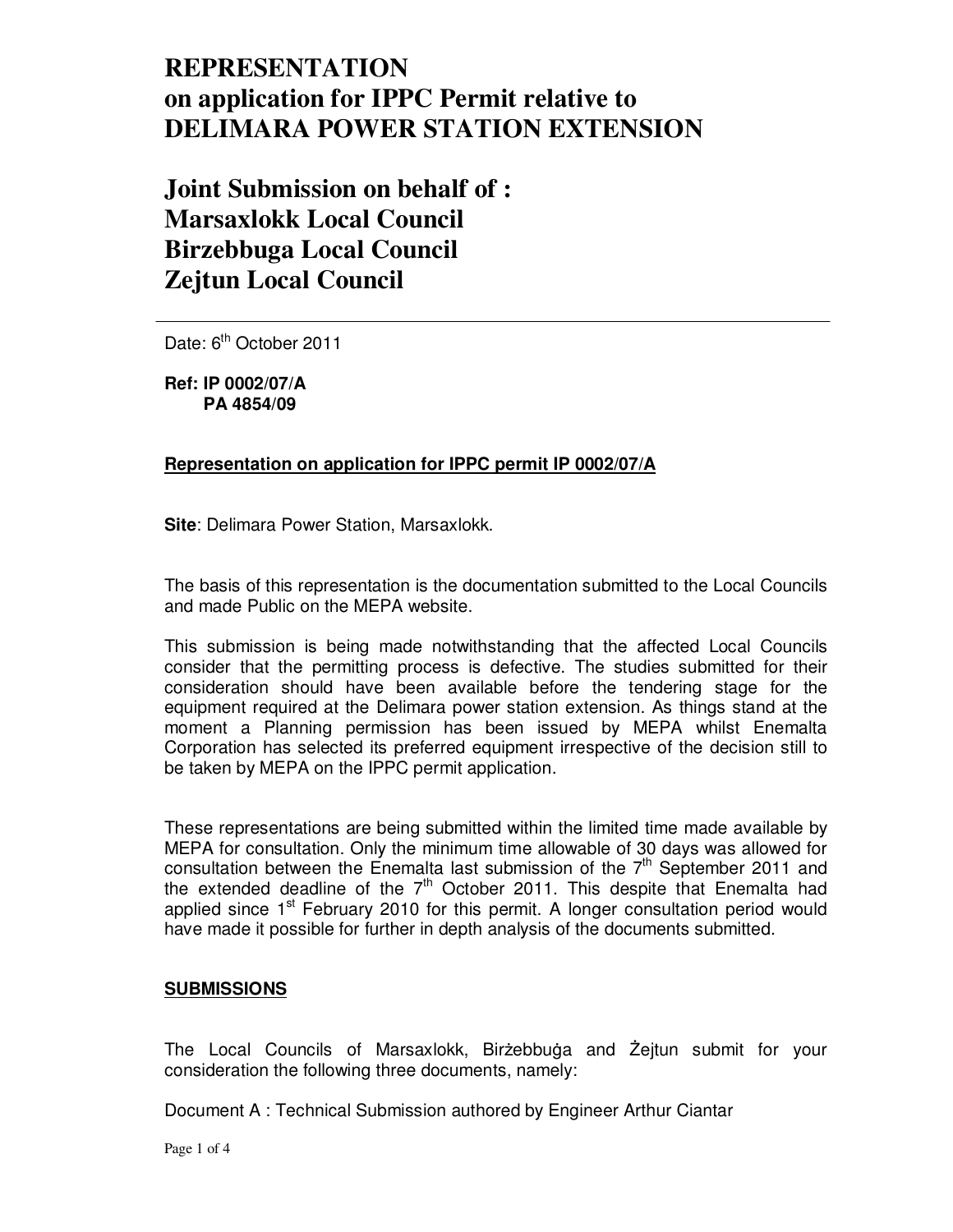Document B : The Delimara Power Station Extension Cost Benefit Analysis (CBA) for the IPPC Permit, authored by Dr Edward Mallia

Document C : Health Effects Associated with Ambient Air Pollution, authored by Dr Jason J.Bonnici.

The Local Councils of Marsaxlokk, Birżebbuga and Żejtun consider it appropriate to highlight a number of points resulting form the abovementioned reports.

#### **PM2.5 emissions**

The first point is in respect of the maximum limits of particulate matter established by Directive 2008/50EC namely the Directive on ambient air quality and cleaner air for Europe.

The attention of MEPA is drawn to Annex XIV of the said Directive which establishes 25µg/m<sup>3</sup> as the upper limit of exposure to PM<sub>2.5</sub> which had to be met by the 1<sup>st</sup> January 2010.

In the document entitled "Air Dispersion Modelling of  $NO<sub>2</sub>$ ,  $PM<sub>10</sub>$ ,  $PM<sub>2.5</sub>$ , Metals and Benzo-a-Pyrene from Delimara Power Station" on page 17 thereof the average daily reading for PM<sub>2.5</sub> is quoted as being 52.70  $\mu$ g/m<sup>3</sup> for Marsaxlokk and 34.70  $\mu$ g/m<sup>3</sup> for Birżebbuga. On the other hand the maximum readings for  $PM_{2.5}$  is quoted as being 149  $\mu$ g/m<sup>3</sup> for Marsaxlokk and 61 $\mu$ g/m<sup>3</sup> for Birżebbuġa.

These readings are well in excess of what is permissible in the above quoted EU directive and is clear proof that the target of not exceeding a measurement of  $25 \mu g/m^3$  as of the 1<sup>st</sup> January 2010 has not been met.

Given that article 15 and Annex XIV of the EU Directive above quoted establish that member states shall take all necessary measures not entailing disproportionate costs to reduce exposure to  $PM_{2.5}$  it follows that the minimum expected of MEPA is not to approve IPPC (or other) permits which increase exposure to  $PM_{2.5}$  emissions unnecessarily.

As pointed out in the enclosed document A in Table 5.3 the use of Heavy Fuel Oil by the proposed extension of the Delimara Power Station will increase the emissions of  $PM<sub>2.5</sub>$  by 63.49% over and above the emissions of the existing Delimara Power Station. The  $PM<sub>2.5</sub>$  emissions which would result if gasoil is used in the proposed extension would only increase by 39.52% (Document A, pages 10-1)

## **PM10 emissions**

The second point in line with the first point above concerns  $PM_{10}$  emissions. The attention of MEPA is drawn to Annex XIV of the said Directive which establishes 35µg/m $^3$  as the upper limit of exposure to PM<sub>10</sub>.

In the document entitled "Air Dispersion Modelling of  $NO<sub>2</sub>$ ,  $PM<sub>10</sub>$ ,  $PM<sub>2.5</sub>$ , Metals and Benzo-a-Pyrene from Delimara Power Station" on page 16 thereof the average daily reading for PM<sub>10</sub> is quoted as being 54.10  $\mu$ g/m<sup>3</sup> for Marsaxlokk and 70  $\mu$ g/m<sup>3</sup> for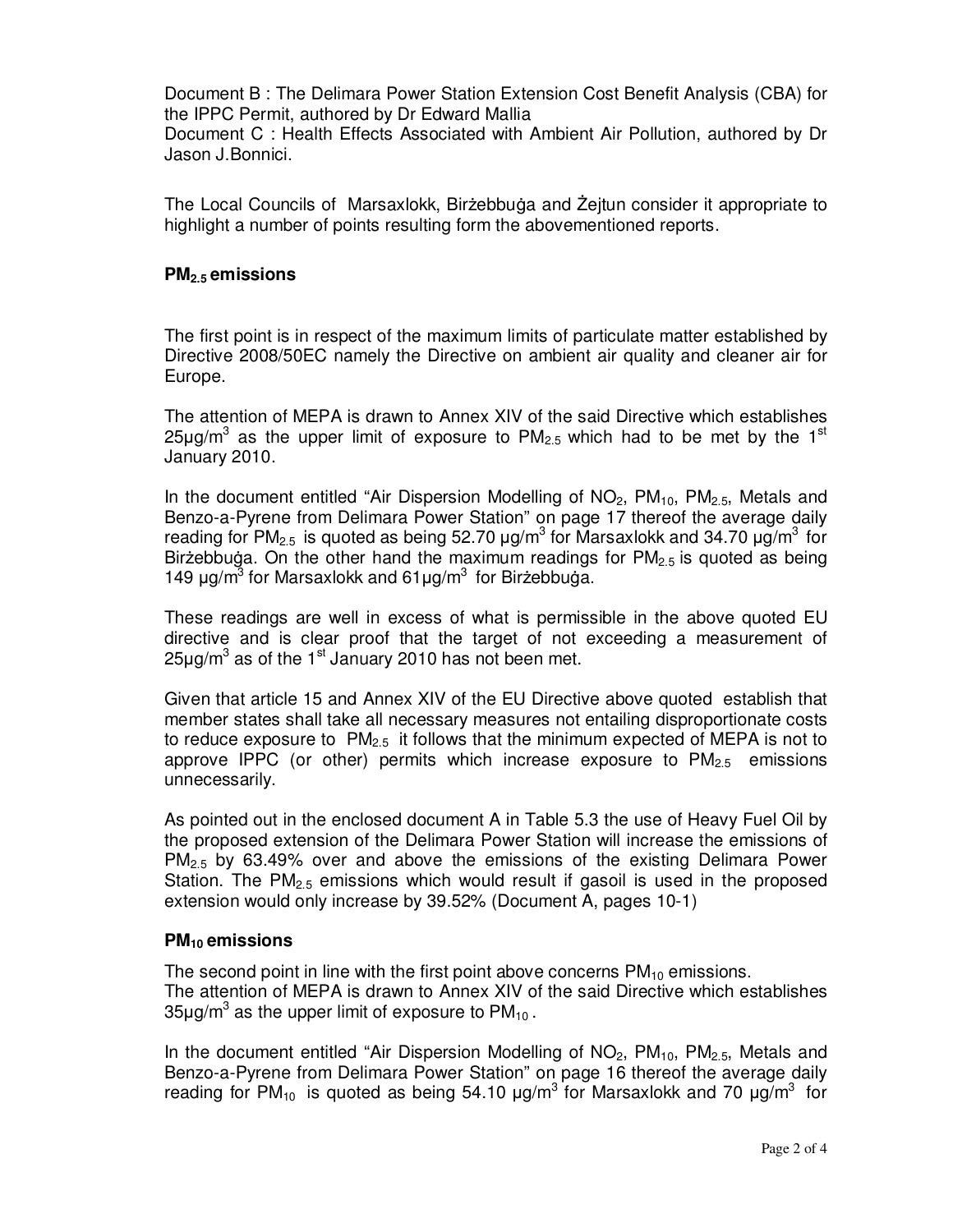Birżebbuga. On the other hand the maximum readings for  $PM_{10}$  is quoted as being 154  $\mu$ g/m<sup>3</sup> for Marsaxlokk and 250 $\mu$ g/m<sup>3</sup> for Birżebbuğa.

Even in respect of  $PM_{10}$  emissions MEPA has targets set by the EU which are not being met.

Attention is drawn to the Air Quality Plan for the Maltese Islands. Whilst Appendix 2 details the measures which are to be taken to reduce  $PM_{10}$  emissions these emissions are still substantially above the permissible limits even if the statistical limits have not been exceeded.

#### **Health impacts**

Attention is drawn to Document C on the Health Effects Associated with Ambient Air Pollution and in particular to the correlation between pollution and mortality rates primarily but not exclusively as a result of lung cancer and cardiopulmonary impacts. It would be pertinent to draw attention to page 21 of the said report which draws on US studies to point out that for every  $10 \mu g/m^3$  increase in fine particulate air pollution is associated with a 4% increased risk in all cause mortality, a 6% increased risk of cardiopulmonary mortality and an 8% increased risk of lung cancer mortality.

#### **Tariffs for consumption of electricity**

Attention is drawn to Document B entitled "The Delimara Power Station Extension Cost Benefit Analysis (CBA) for the IPPC Permit" as well as Document A on page 17 which clearly show that the use of gasoil at the Delimara Power Station extension will see reduced costs when compared to the costs currently incurred at Marsa Power Station through the use of HFO to generate electricity.

In view of the above as well as in view of the contents of the attached documents Document A, Document B and Document C it is submitted that :

- 1) the existing air quality at Marsaxlokk and the surrounding localities of Zejtun and Birżebbuġa, in particular that related to  $PM_{10}$ ,  $PM_{2.5}$ , is already very worrying and it is in this context the duty of MEPA not to make it any worse through approving technology using HFO which further increases  $PM_{10}$ ,  $PM_{2.5}$ emissions thus making an already bad situation worse,
- 2) the use of gasoil instead of HFO will reduce substantially  $PM_{2.5}$  emissions,
- 3) the use of gasoil instead of HFO will eliminate the solid waste which would be produced if HFO is used,
- 4) there will be no increase in tariffs for the consumption of electricity if the HFO currently utilised at Marsa Power Station is substituted with gasoil in the Delimara Power Station extension,
- 5) the equipment in place at the Delimara Power Station extension can be run on both HFO and gasoil.